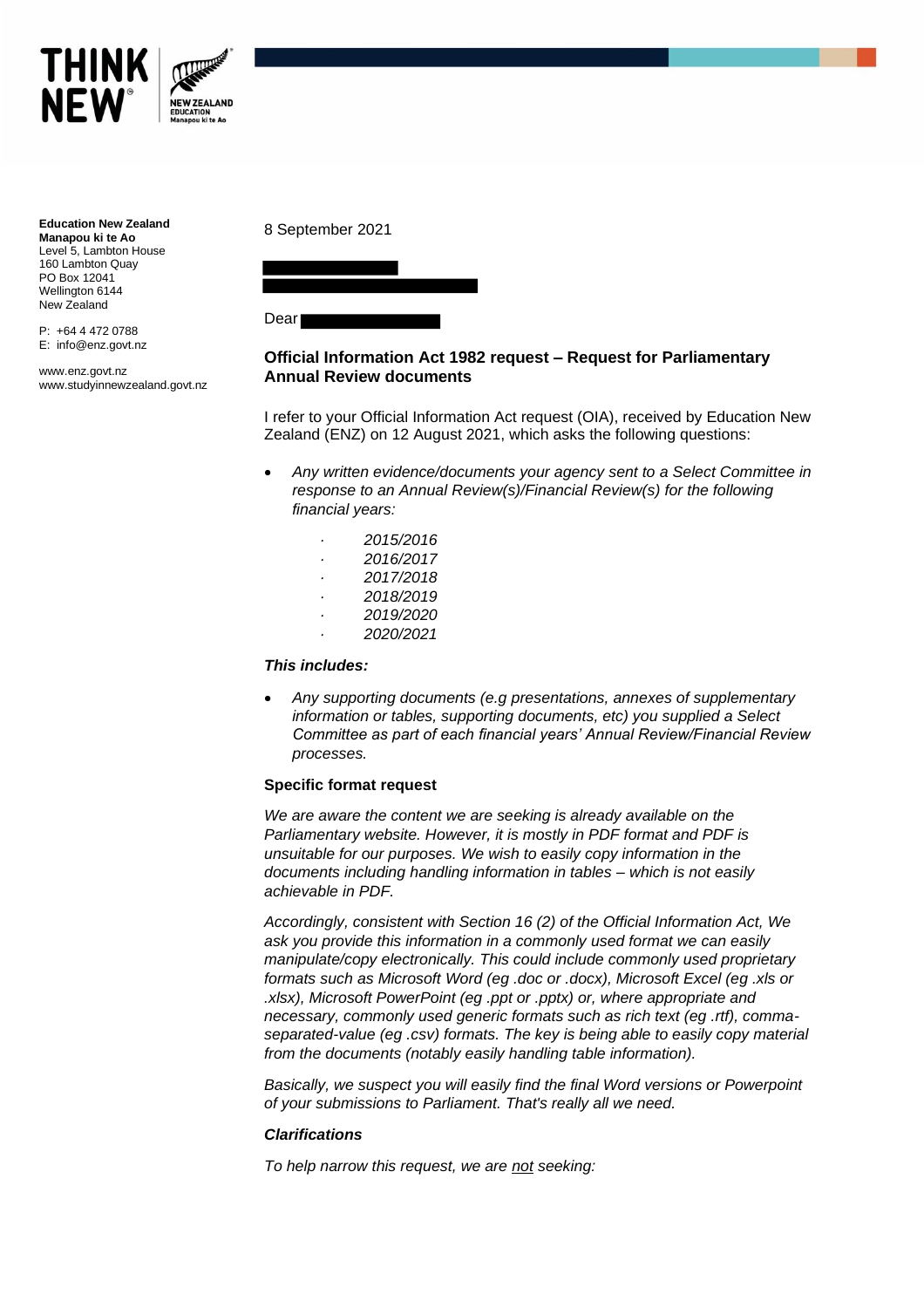

#### **Education New Zealand**

**Manapou ki te Ao** Level 5, Lambton House 160 Lambton Quay PO Box 12041 Wellington 6144 New Zealand

P: +64 4 472 0788 E: info@enz.govt.nz

www.enz.govt.nz www.studyinnewzealand.govt.nz

- *a) Copies of PDFs already on the Parliamentary website. We can access those ourselves.*
- *b) Other written material/evidence your agency may have provided a Select Committee or Parliamentary inquiry for any purpose other than in response to the Annual Review/Financial review processes - such as departmental advice on legislation or petitions or response to a Select Committee inquiry or ad hoc question.*
- *c) Any internal written material your agency used to support your participation in Annual Review/Financial Review processes but not provided to the Select Committee (eg internal supporting notes/talking points etc).*
- *d) Any written material provided to the relevant ministers or other agencies in support of the Annual Review/Financial Review processes such as briefings to Ministers or emails to other agencies.*
- *e) Any verbal advice or audio-visual/graphical material (such as videos, sound recordings, or standalone photographs, maps, etc) provided to the Select Committee as part of the Annual Review/Financial Review processes. We do not require any transcriptions of audio/visual material. We are specifically after documents provided to the Select Committee.*
- *f) Any new, revised, or corrected information provided to Parliament, or a Select Committee for any purpose other than the Annual Review or Financial review process for the relevant year. If you are aware the information changed or needed updating, you can separately note the*
- *corrections/revisions/updates in your covering correspondence. g) Any new versions of the information created to answer this*
- *request but that differ in content from the material provided to the Select Committee. Again, if information or data has changed, you can note those changes separately. We want the exact same information and data provided to the Select Committee in each relevant year.*
- *h) Any professionally laid out/published material (such as an Annual Report or SOI).*

*We trust this helps narrow this request and removes any ambiguity. If you have follow-up questions, please feel free to email us your query via this email address.*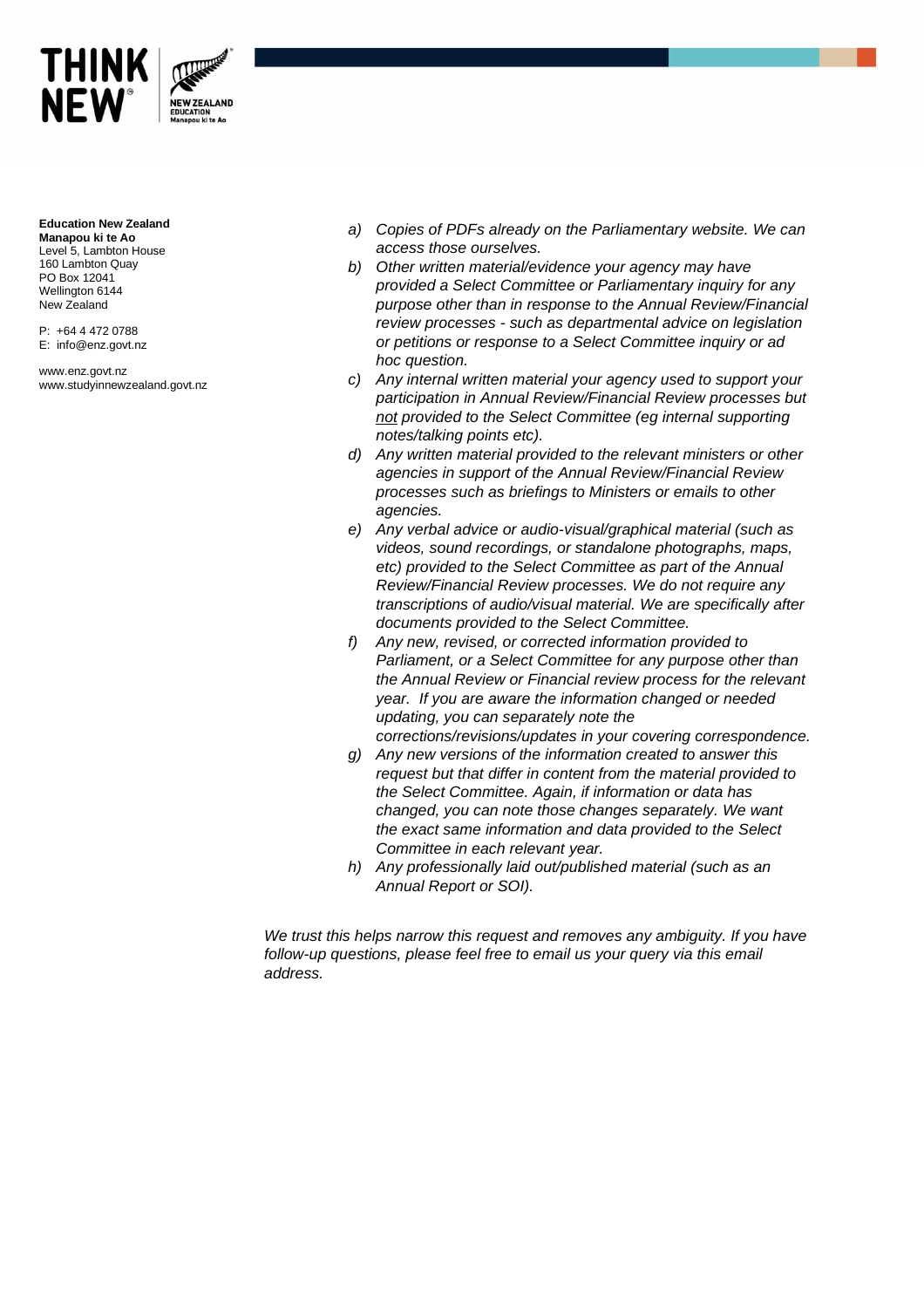

**Education New Zealand Manapou ki te Ao** Level 5, Lambton House 160 Lambton Quay PO Box 12041 Wellington 6144 New Zealand

P: +64 4 472 0788 E: info@enz.govt.nz

www.enz.govt.nz www.studyinnewzealand.govt.nz

# *Availability*

*If your agency does not have the information in an easily editable format (as outlined above) then it would be helpful if you could specifically explain the reason for the unavailability, such as:*

- *a) The information sought is held by another agency (we are aware some agencies – particularly Crown agents – may have been bundled with another entity's response [eg CAA and AvSec responded jointly]) or answered by a parent body such as MBIE or the Ministry of Justice. If another agency has responded on your behalf, then please can you name the agency.*
- *b) Your agency has retained only PDF versions of material sent to a Select Committee and it cannot recreate an editable version.*
- *c) Your agency was created during the period covered by this request and can only supply information for recent years.*
- *d) Your agency is not subject to Annual Review/Financial Review scrutiny by Parliament.*

#### *Eligibility*

• *We are a Wellington-based initiative looking to collect, collate and analyse recent Annual Review/Financial Review responses to Parliament. Our PO*  **Box is** *Box is Box is Box is Box is Box is Box is Box is Box is Box is Box is Box is Box is Box is Box is Box is Box is Box is Box is Box is Bo* 

#### *Urgency*

*This is not an urgent request. The normal statutory timeframes are fine.*

#### **Response**

The attached document contains the information you have requested under the Official Information Act 1982 for the financial years 2015/16 through to 2019/20.

ENZ declines to provide the requested information for financial year 2020/21 under section 18(e) of the Official Information Act, on the grounds that this information does not exist.

Annual Review responses are generally requested by Select Committees following the publication of an organisation's Annual Report. ENZ's Annual Report for the 2020/21 year has not yet been published.

The publication of ENZ's Annual Report is in line with the Crown Entities Act 2004, section 150.

ENZ acknowledges that providing this information in this format entrusts Project Mātauranga with the ability to combine, edit and change the information, and potentially to misconstrue or misrepresent information that has been provided by ENZ to Parliament. We would be happy to work with Project Mātauranga, if needed, to ensure that where information about ENZ is being used, that this does not occur. The contact details for a relevant staff member are included below.